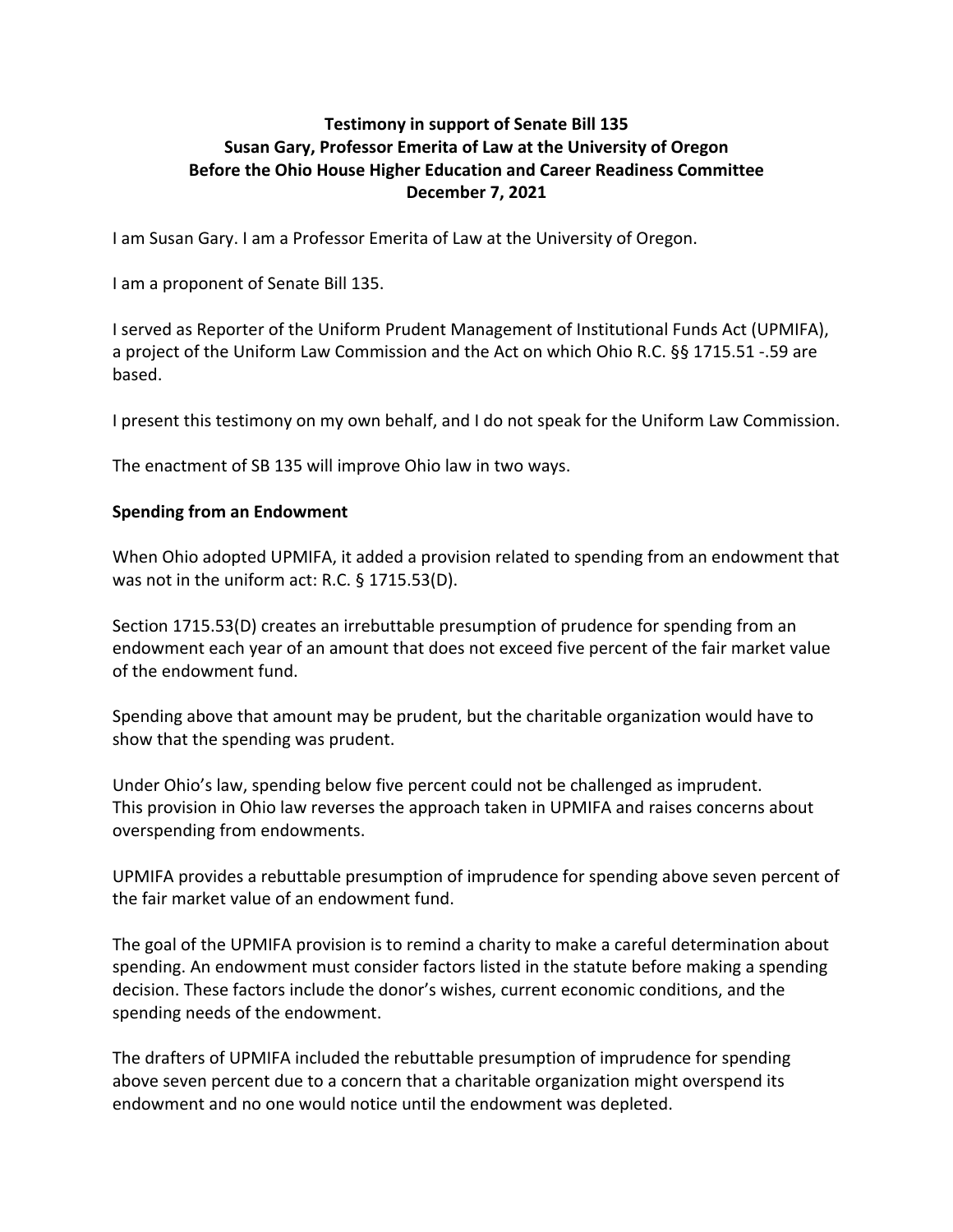In contrast with UPMIFA, the current Ohio statute protects a charitable organization even if amounts spent may undermine the long-term viability of the endowment fund, as long as annual spending does not exceed five percent of the value of the fund.

In today's economic conditions, a spend rate above four percent is likely to be unsustainable, and even four percent may cause an endowment to lose value over time.

SB 135 amends R.C. § 1715.53, replacing the irrebuttable presumption of prudence with a rebuttable presumption of imprudence, following the original UPMIFA language.

This change would mean that universities and other charitable organizations in Ohio can spend the amount that is prudent, but they will need to make a determination of prudence, based on economic conditions and the purposes of the fund.

## **Protecting Donor Intent in a Purpose-Restricted Endowment**

When a donor transfers property to an endowment, the donor may negotiate with the charitable organization, entering into a written endowment agreement. The donor may commit to transfer assets to the charity, and in exchange the charity may commit to use the assets for a specific purpose or to name something such as a building, a scholarship, or an event for the donor.

If the charity commits to a restriction on the use of the assets, the charity is bound by that commitment. But under current law, the right of the donor to enforce the agreement is unclear. The Attorney General can enforce the agreement, but the Attorney General is not required to enforce the agreement and may not do so.

To protect the commitments in an endowment agreement that restrict endowment spending and to encourage more charitable giving—SB 135 gives a donor or the donor's legal representative the right to enforce the restriction, if the Attorney General declines to act or does not cure the problem within six months.

This new provision would encourage charitable giving in Ohio, because it would help to ensure compliance with the charitable organization's commitment that induced the donor to establish the endowment.

Under current law, the charity can enforce the commitments made by the donor to provide the endowment fund. It makes sense to give the donor a parallel right to enforce the charitable organization's commitments that induced the donor to provide the fund.

The circumstances in which a donor can enforce a gift made to a charity are limited. The donor must be a party to an endowment agreement, and the Attorney General must decline to act or fail to repair a breach promptly.